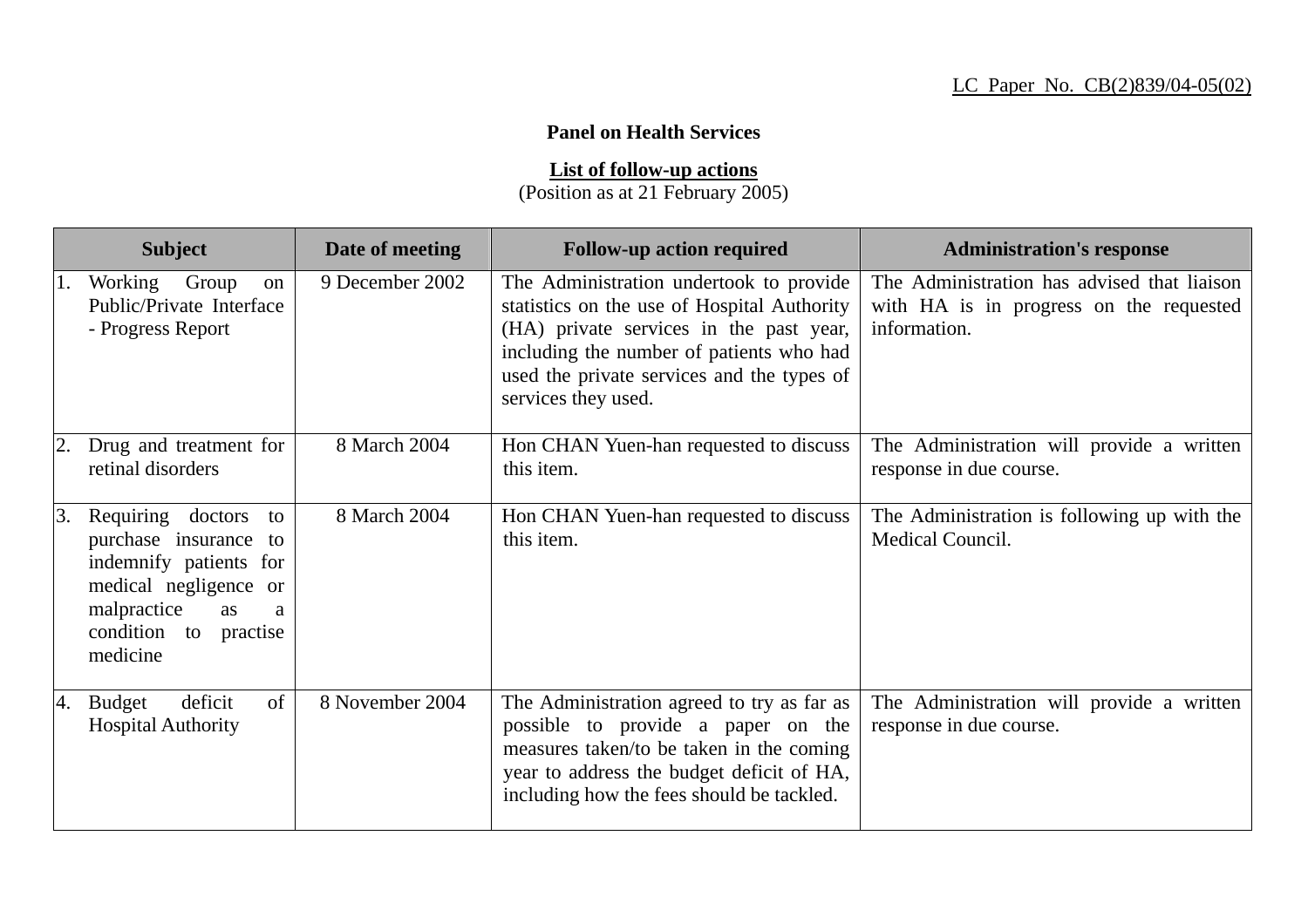|                  | <b>Subject</b>                                                                                              | Date of meeting  | <b>Follow-up action required</b>                                                                                                                                                                                                                                                                                    | <b>Administration's response</b>                                                                                                                                                                                   |
|------------------|-------------------------------------------------------------------------------------------------------------|------------------|---------------------------------------------------------------------------------------------------------------------------------------------------------------------------------------------------------------------------------------------------------------------------------------------------------------------|--------------------------------------------------------------------------------------------------------------------------------------------------------------------------------------------------------------------|
| <sup>15.</sup>   | Items for discussion at<br>the next meeting                                                                 | 13 December 2004 | The Administration was requested to<br>provide a time table for conducting a<br>review of the Dentists Registration<br>Ordinance.                                                                                                                                                                                   | The Administration will provide a written<br>response in due course.                                                                                                                                               |
| $\overline{6}$ . | Measures to address the<br>increasing use of public<br>medical services by<br>non-residents of Hong<br>Kong | 13 December 2004 | The Administration to provide -<br>(a) information on the increase in medical<br>by delays of<br>caused<br>expenses<br>Mainland pregnant women in seeking<br>hospitalisation;                                                                                                                                       | The Administration will provide a written<br>response in due course.                                                                                                                                               |
|                  |                                                                                                             |                  | the<br>$(b)$ a<br>progress<br>report<br>on<br>Administration's deliberations on the<br>measures suggested by members for<br>tackling the problem of increasing<br>number of Mainland women coming<br>to Hong Kong for child birth; and                                                                              | The Administration will provide a written<br>response in due course.                                                                                                                                               |
|                  |                                                                                                             |                  | (c) a response to the motion moved by<br>Hon Mrs Selina CHOW requesting for<br>an inter-bureau working group under<br>the chairmanship of the Chief<br>Secretary for Administration to be set<br>up to deal with the abovementioned<br>problem as referred to in item (b).<br>The motion was passed at the meeting. | The Panel Chairman's letter dated 16<br>December 2004 to the Administration and the<br>Administration's written response<br>were<br>vide<br>LC<br>Paper<br>No.<br>issued<br>CB(2)785/04-05(01) on 31 January 2005. |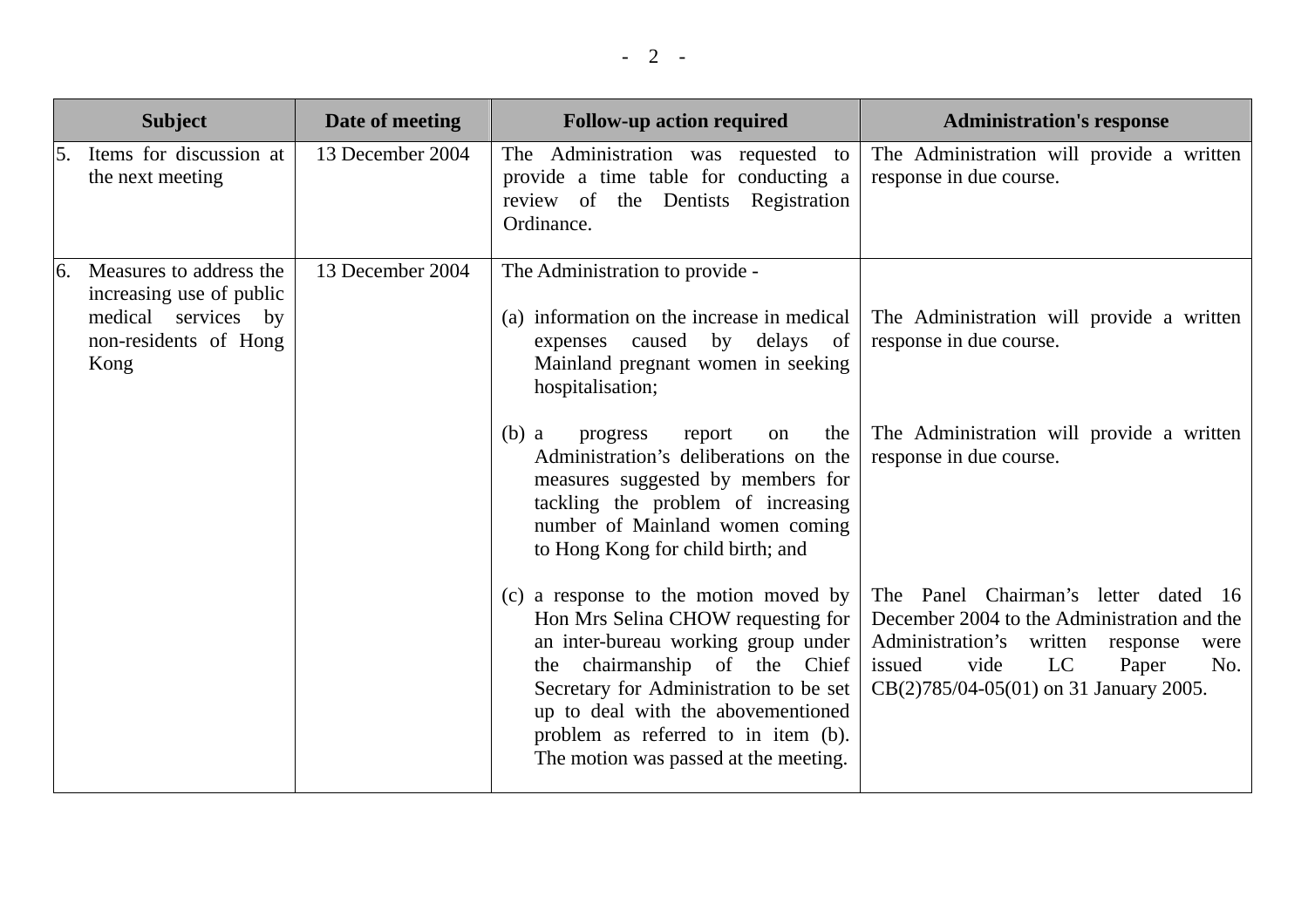|    | <b>Subject</b>                                                                                                                                        | Date of meeting  | <b>Follow-up action required</b>                                                                                                                                                      | <b>Administration's response</b>                                                                                                                     |
|----|-------------------------------------------------------------------------------------------------------------------------------------------------------|------------------|---------------------------------------------------------------------------------------------------------------------------------------------------------------------------------------|------------------------------------------------------------------------------------------------------------------------------------------------------|
| 7. | Follow-up<br>to<br>the<br>outbreak of respiratory<br>illness<br>in<br>the<br>Developmental<br>Disability Unit of the<br><b>Caritas Medical Centre</b> | 13 December 2004 | The Administration to provide a time table<br>for the refurbishment works to be<br>conducted at Wai Yee Block of the Caritas<br>Medical Centre.                                       | Administration will provide<br>The<br>the<br>information in a paper to be submitted to the<br>Panel for the meeting on 25 February 2005.             |
|    | 8.<br>Proposed amendments<br>to Smoking (Public<br>Health) Ordinance                                                                                  | 10 January 2005  | The Administration to provide -<br>(a) response to Mr KWONG Chi-kin's<br>proposal of setting up a fund for<br>promotion of anti-smoking;                                              | The Administration will provide a written<br>response in due course.                                                                                 |
|    |                                                                                                                                                       |                  | (b) information on whether any overseas<br>jurisdictions had introduced legislation<br>to prohibit persons aged below 18<br>from smoking;                                             | The Administration will provide a written<br>response in due course.                                                                                 |
|    |                                                                                                                                                       |                  | (c) response to members' comments on<br>the proposals to make exceptional<br>arrangements for certain places set out<br>19<br>paragraph<br>of<br>the<br>in<br>Administration's paper; | The Administration will try to address<br>Members' comments in a balanced manner in<br>preparing the Smoking (Public Health)<br>Amendment Bill 2005. |
|    |                                                                                                                                                       |                  | (d) response to members' comments on<br>the proposed transitional arrangements<br>for the implementation of mandatory<br>smoking ban;                                                 | The Administration will try to address<br>Members' comments in a balanced manner in<br>preparing the Smoking (Public Health)<br>Amendment Bill 2005. |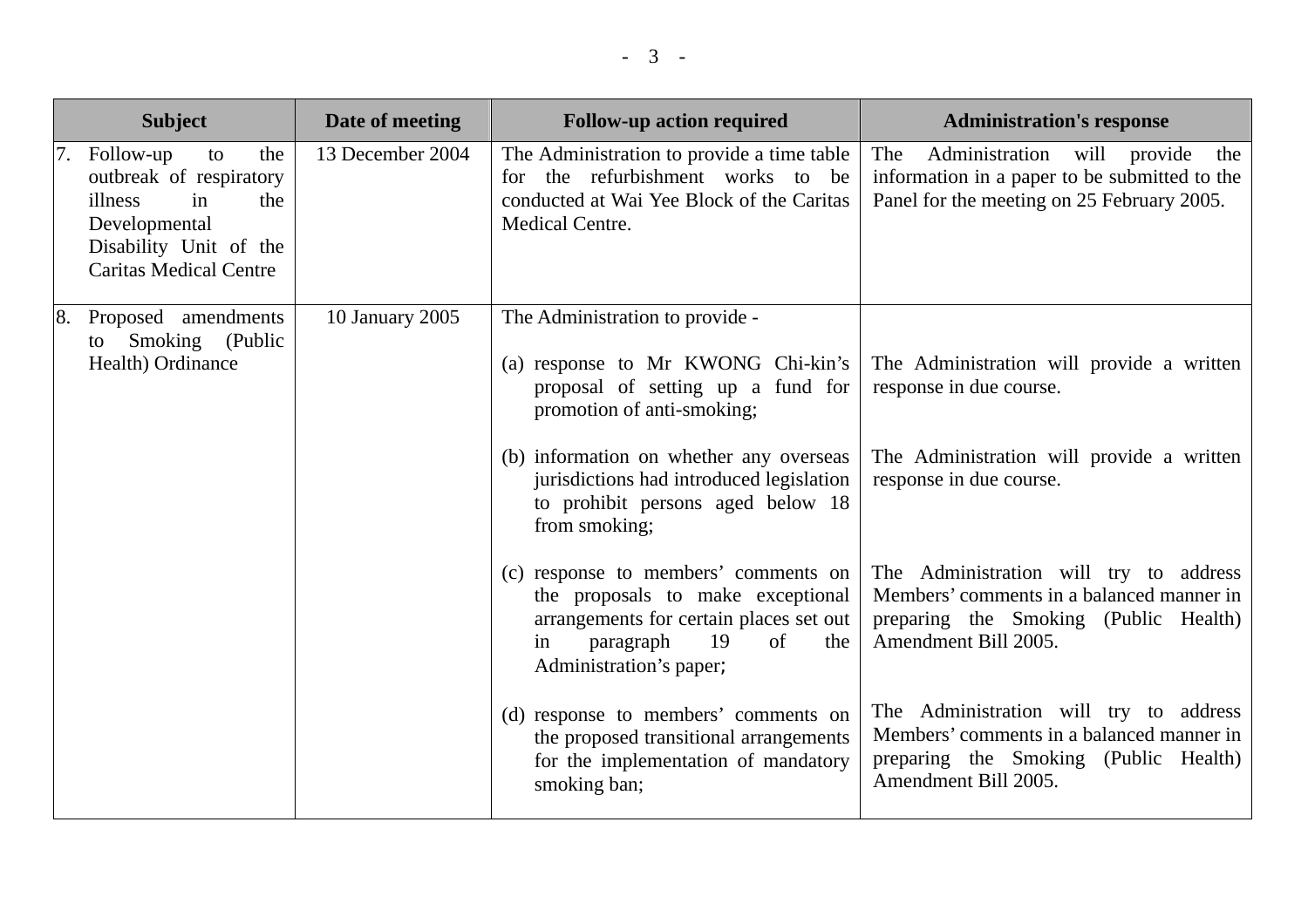| <b>Subject</b> | Date of meeting | <b>Follow-up action required</b>                                                                                                                                                                                                                                                                                                                                                                                     | <b>Administration's response</b>                                                                                                                                                 |
|----------------|-----------------|----------------------------------------------------------------------------------------------------------------------------------------------------------------------------------------------------------------------------------------------------------------------------------------------------------------------------------------------------------------------------------------------------------------------|----------------------------------------------------------------------------------------------------------------------------------------------------------------------------------|
|                |                 | (e) information on the implementation<br>experience of mandatory smoking ban<br>in workplaces and restaurants in<br>Singapore, Ireland, California, New<br>York and Boston, including their<br>legislative<br>and<br>implementation<br>timetables in this regard;                                                                                                                                                    | The Administration will try to cover such<br>information/findings<br>in<br>omnibus<br>an<br>information paper to be submitted for the<br>Panel's discussion on 25 February 2005. |
|                |                 | (f) information on the economic impact<br>of the implementation of mandatory<br>smoking ban on the catering industry<br>in overseas places, the feedback of the<br>industry, and the relevant transitional<br>arrangements;                                                                                                                                                                                          | The Administration will try to cover such<br>information/findings<br>in<br>omnibus<br>an<br>information paper to be submitted for the<br>Panel's discussion on 25 February 2005. |
|                |                 | (g) findings of any comparison studies<br>conducted on the pace of Hong Kong<br>and that of other places in prohibiting<br>smoking in indoor workplaces/public<br>places, and information to substantiate<br>the Administration's claim that after<br>implementing the smoking ban,<br>catering premises would attract more<br>non-smokers to more than make up<br>their loss in business as a result of the<br>ban; | The Administration will try to cover such<br>information/findings<br>in<br>omnibus<br>an<br>information paper to be submitted for the<br>Panel's discussion on 25 February 2005. |
|                |                 | (h) response to concern expressed by<br>some members about the proposal that<br>residential care homes for the elderly<br>and nursing homes would also be<br>subject to mandatory smoking ban;                                                                                                                                                                                                                       | The Administration will provide a written<br>response in due course.                                                                                                             |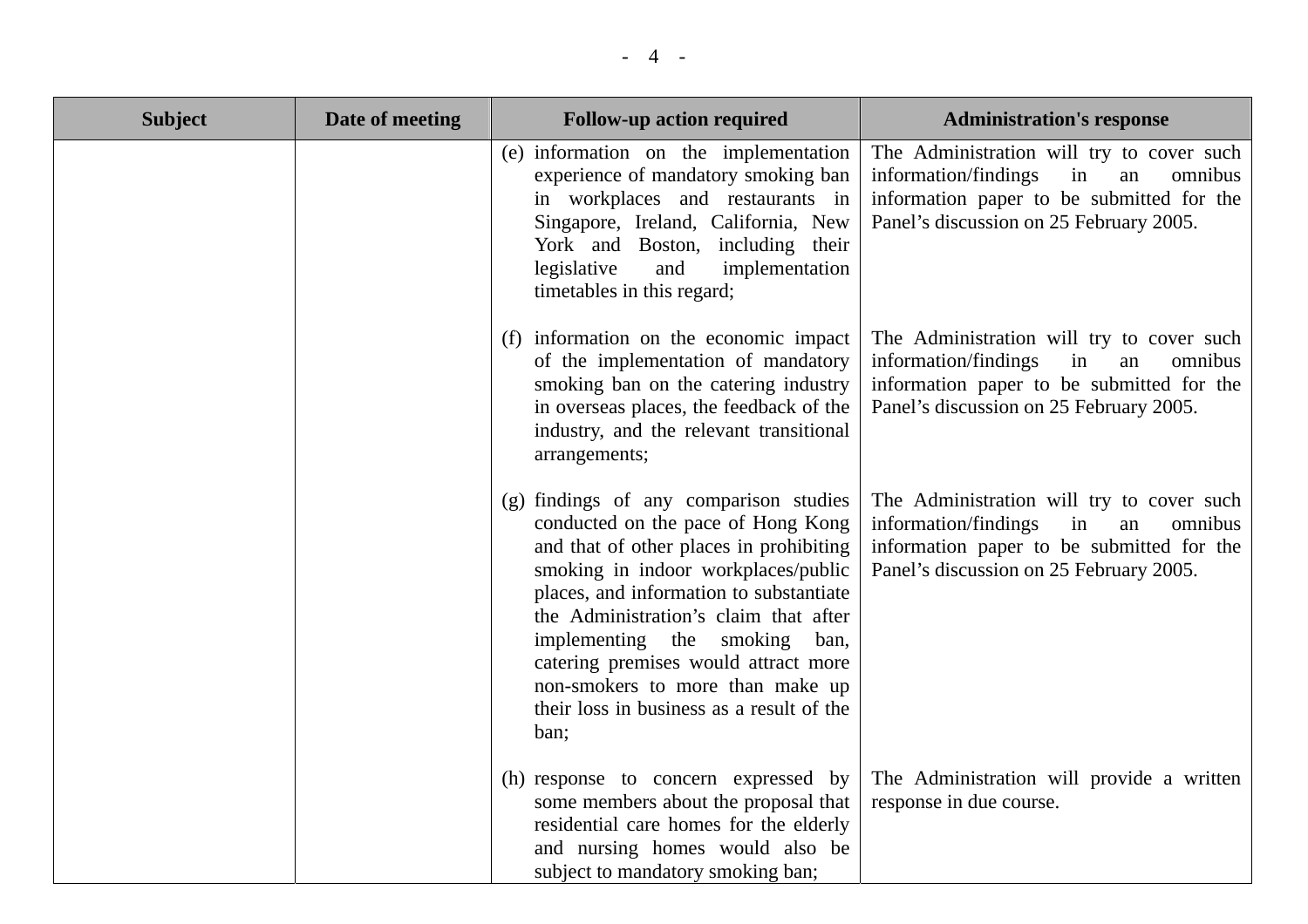| <b>Subject</b> | Date of meeting | <b>Follow-up action required</b>                                                                                                                                                                                                                                                                                                                              | <b>Administration's response</b>                                     |
|----------------|-----------------|---------------------------------------------------------------------------------------------------------------------------------------------------------------------------------------------------------------------------------------------------------------------------------------------------------------------------------------------------------------|----------------------------------------------------------------------|
|                |                 | (i) information on the feedback<br><sub>of</sub><br>Singapore people to the measure of<br>showing health warnings with pictorial<br>and graphic contents on the package of<br>cigarette products introduced in<br>Singapore;                                                                                                                                  | The Administration will provide a written<br>response in due course. |
|                |                 | (i) information on the allocation of<br>additional resources for strengthening<br>publicity and public education to<br>promote anti-smoking;                                                                                                                                                                                                                  | The Administration will provide a written<br>response in due course. |
|                |                 | (k) response to Mr Albert CHENG's<br>proposal that for the purpose of<br>effective law enforcement, the bill<br>should provide that premises managers<br>were required either to take remedial<br>actions or to notify the Tobacco<br>Control Office (TCO) when they<br>spotted any non-compliance with the<br>statutory smoking ban on<br>their<br>premises; | The Administration will provide a written<br>response in due course. |
|                |                 | (1) response to the Chairman's suggestion<br>of empowering premises managers or<br>TCO staff members to issue fixed<br>penalty notices to offenders for the<br>purpose of effective law enforcement;<br>and                                                                                                                                                   | The Administration will provide a written<br>response in due course. |